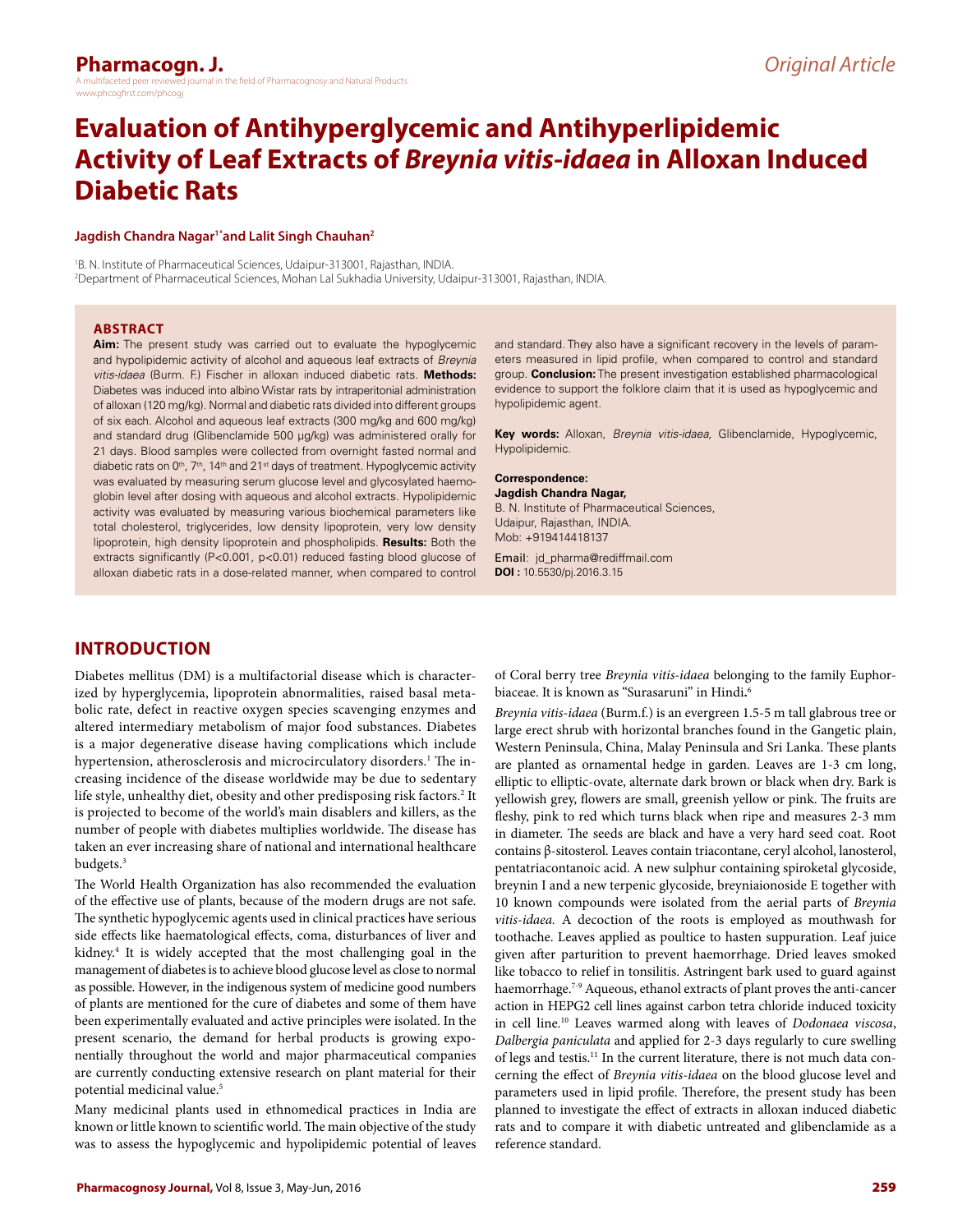#### **MATERIALS AND METHODS**

#### Drugs and chemicals

The following drugs and chemicals were used in the experiment: Alloxan monohydrate was purchased from Central Drug house, New Delhi, India and Glibenclamide was purchased from Bal Pharma, Bangalore, India. Diagnostic kits of Glycosylated haemoglobin was purchased from Coral Clinical System, Goa, India and diagnostic kits of cholesterol, phospholipids, triglycerides, HDL, VLDL and LDL were purchased from Span diagnostics Ltd., Surat, India and rest all other reagents and chemicals were of analytical grade.

#### Plant material

The leaves of *Breynia vitis-idaea* were collected from the vicinity of Tirunnelveli (Tamil Nadu, India). Taxonomic identification was carried out by V. Chelladurai, Research Officer-Botany (Retired scientist-CCRAS). A voucher specimen (JC Nagar) was deposited in the herbarium of the department of Pharmacognosy in the college for future reference.

The collected leaves were washed thoroughly in tap water to remove any unwanted matter and then dried under shade for one week. After complete drying, leaves were pulverized into coarse powder. The powder stored in airtight container in cool and dark place to prevent deterioration by elevated temperature, light and moisture.

#### Preparation of crude extracts

Coarsely powdered, shade dried leaves of *Breynia vitis-idaea* was charged into a soxhlet apparatus and successive hot extraction was carried out using ethanol (70% v/v) for 24 h. The

liquid extract was concentrated in rotary flash evaporator at a temperature not exceeding 50ºC (yield 12.65% w/w). The alcohol extract was formulated as a suspension in distilled water using 2% v/v Tween-80 as suspending agent for animal studies.

The aqueous extract was prepared by maceration method. The coarsely powder of leaves kept with chloroform water for 24 h. The macerate was filtered and filtrate concentrated in rotary flash evaporator (yield 15.3% w/w). Aqueous extract was formulated by dissolving in distilled water for animal studies. The extracts were preserved in desiccators for further experiments.

## Animals used

Swiss albino mice weighing 20-30 g and albino rats (Wistar strain) weighing  $170 \pm 10$  g of either sex were used for the study. The animals were procured and housed in the animal house at least 2 weeks prior to the study, for acclimatization. Animal house was well maintained under standard hygienic conditions, at a temperature (15-20  $\pm$  5°C), room humidity ( $60\% \pm 10\%$ ) with 12 h day and night cycle with food and water *ad libitum*. All the pharmacological experiments were as per CPCSEA (Committee for the Purpose of Control and Supervision on Experiments on Animals) norms after obtaining approval of the Institutional Animal Ethics Committee (Reg. No. 870/ac/08/CPCSEA).

#### Acute toxicity studies

These studies were carried out to study the acute toxic effects and determine minimum lethal dose of the drug extracts. Swiss albino mice of either sex weighing between 20-30 g fasted overnight, were used for the study. Each extract was orally administered at doses of 30, 100, 300, 1000 and 3000 mg/kg body weight to separate groups of mice. Subsequent to administration of drug extracts, the animals were observed closely for the first three hours, for any toxic manifestations, like increased motor activity, salivation, clonic convulsions, coma and death. Subsequently

observations were made at regular intervals for 24 h. The animals were under further investigation up to a period of 1 week.<sup>12</sup>

# Induction of diabetes mellitus

In the present work alloxan monohydrate was used to induce hyperglycemia in animals at the dose of 120 mg/kg body weight by intraperitonial injection.13 The fasting blood glucose levels were determined after 72 h of alloxan administration. Rats having blood glucose level above 200 mg/dl were selected for the study. Diabetic rats were divided in six groups; each group comprised of six rats.14

Group 1-Normal control.

Group 2–Positive control-Untreated alloxan diabetic rats.

Group 3–Standard-Alloxan diabetic rats treated with glibenclamide (500 µg/kg, p.o.)

Group 4-Alloxan diabetic rats treated with aqueous extract (300 mg/kg, p.o) Group 5-Alloxan diabetic rats treated with aqueous extract (600 mg/kg, p.o) Group 6-Alloxan diabetic rats treated with alcohol extract (300 mg/kg, p.o) Group 7-Alloxan diabetic rats treated with alcohol extract (600 mg/kg, p.o) Doses of aqueous extract, alcohol extract, standard drug and normal saline were calculated according to the body weight of each animal. Suspension of extracts, standard drug and normal saline were administered orally to each animal using stainless steel feeding needle fitted on

a plastic syringe. The treatment schedule was once daily for 21 days and animals were fed on laboratory diet of pellet chow and water *ad libitum*. They were fasted for 18 h prior to blood withdrawal.

## Determination of hypoglycemic activity

Blood samples were collected by orbital sinus puncture under mild ether anaesthesia. Serum was separated by centrifuging blood at 6000 rpm for 15 min. Serum glucose estimation was performed on  $0<sup>th</sup>$ ,  $7<sup>th</sup>$ ,  $14<sup>th</sup>$  and  $21<sup>st</sup>$ day by end point method using Autochem Nexgen semi autoanalyzer (Span diagnostics, Surat, India) with the help of glucometer (Glucochek, Surat, India). On 21<sup>st</sup> day estimation of glycosylated hemoglobin was also performed using UV- visible spectrophotometer (Systronic 2203) with the help of Glycohemoglobin reagent kit.

# Determination of hypolipidemic activity

Blood samples were collected by orbital sinus puncture under mild ether anaesthesia on 21<sup>st</sup> day from the start of treatment. Serum was separated and analyzed for various biochemical parameters–Cholesterol, Triglycerides, HDL, LDL, VLDL and Phospholipids by using various kits.

## Statistical analysis

The data obtained were statistically analyzed by one way analysis of variance (ANOVA) and expressed as mean ± S.E.M. followed by Tukey Kramer Multiple Comparison Test using instat software.

## **RESULTS**

#### Acute toxicity studies

Acute toxicity study revealed the nontoxic nature for both the extracts. There was no mortality and no toxic reactions found at any of the doses tested until the end of the study period. As per OECD guidelines, therapeutic range was considered between  $1/10$  to  $1/5$  times of  $LD_{\text{tot}}$ . Accordingly, 300 mg/kg and 600 mg/kg BW doses for both the extracts were selected for determination of pharmacological studies.

## Hypoglycemic activity

Hypoglycemic activity of aqueous and alcohol extracts of *Breynia vitis-idaea* were evaluated in alloxan induced diabetic rats. Administration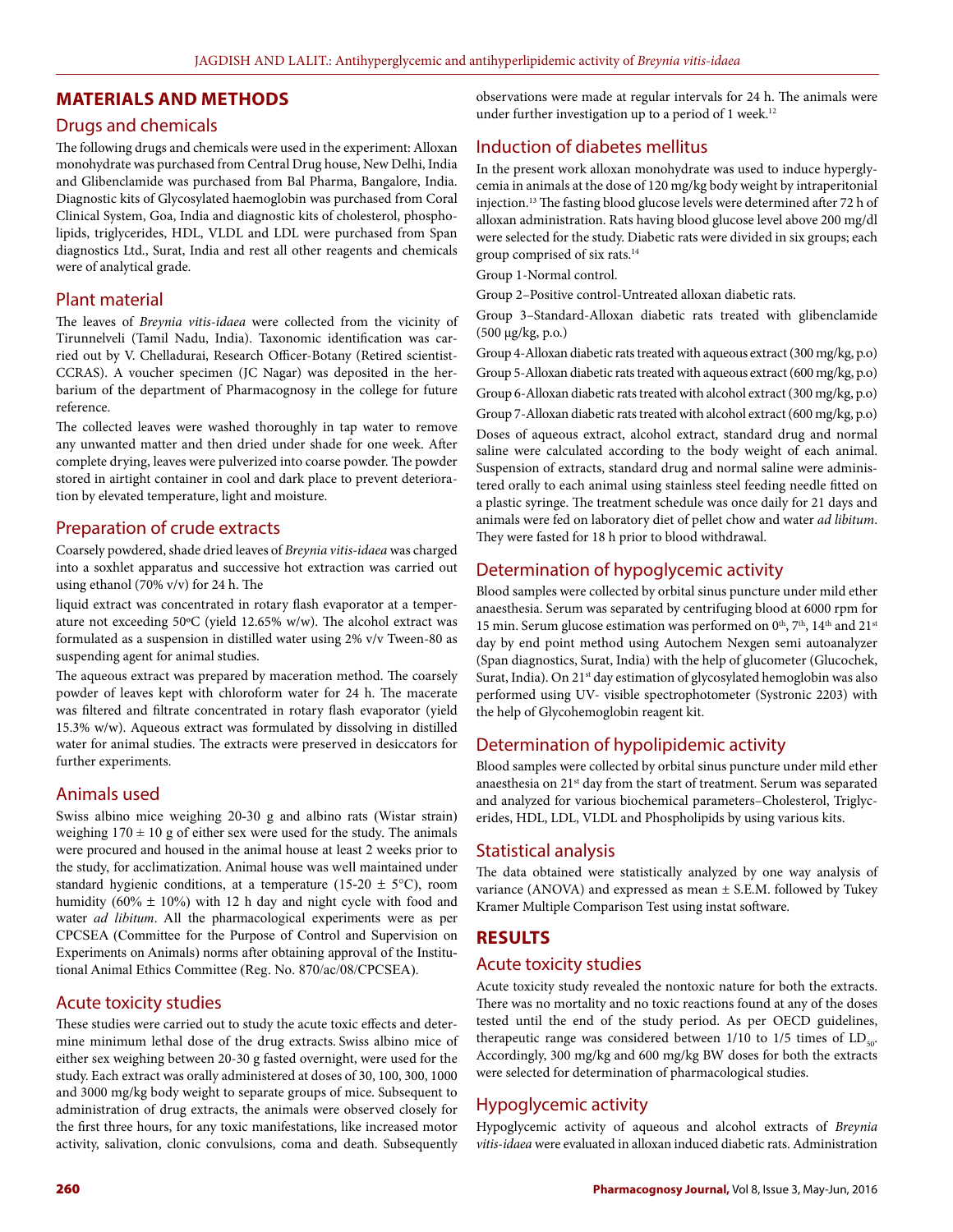of alloxan increases the serum glucose level in normal rats. The effects of extracts and glibenclamide on serum glucose level in diabetic rats are depicted in Table 1. The fall in serum glucose levels of the extracts and glibenclamide treated groups were compared with that of positive control (diabetic untreated) group. Both aqueous and alcohol extracts showed significant hypoglycemic effect in comparison with positive control group on 7<sup>th</sup> day itself. The continuous treatment for three weeks leads to a dose dependent fall in serum glucose level. The dose of 600 mg of both the extracts decreases the serum glucose level towards normal level. The concentrations of serum glycosylated haemoglobin level in diabetic rats are depicted in Table 2. The concentration of serum glycosylated haemoglobin level also found significant when compared to positive control group.

Administration of 300 mg/kg of aqueous extract showed 13.61%, 41.94%, 60.89% decline in glucose levels of experimental animals on day  $7<sup>th</sup>$ , 14<sup>th</sup>, 21<sup>st</sup> respectively. The glycosylated haemoglobin level was found 52.25% less, when compared to diabetic control group. Administration of 600 mg/kg of aqueous extract showed 20.04%, 47.83%, 66.62% decline in glucose levels of experimental animals on day  $7<sup>th</sup>$ ,  $14<sup>th</sup>$ ,  $21<sup>st</sup>$  respectively. The glycosylated haemoglobin level was found 59.25% less, when compared to diabetic control group. Administration of 300 mg/kg of alcohol extract showed 17.47%, 44.37%, 63.37% decline in glucose levels of experimental animals on day 7<sup>th</sup>, 14<sup>th</sup>, 21<sup>st</sup> respectively. The glycosylated haemoglobin level was found 52.75% less, when compared to diabetic control group. Administration of 600 mg/kg of alcohol extract showed 19.34%, 45.44%, 63.67% decline in glucose levels of experimental animals

on day  $7<sup>th</sup>$ ,  $14<sup>th</sup>$ ,  $21<sup>st</sup>$  respectively. The glycosylated haemoglobin level was found 59% less, when compared to diabetic control group.

#### Hypolipidemic activity

The lipid profile of normal control, positive control, glibenclamide and extracts treated diabetic rats are depicted in Table 3 and 4. In alloxan induced diabetic rats there was a significant increase in total cholesterol, triglycerides, phospholipids, LDL-cholesterol, VLDL-cholesterol and significant decrease in HDL-cholesterol in serum, when compared to normal control. The extracts and glibenclamide treated rats were significantly decrease the total cholesterol, triglycerides, phospholipids, LDLcholesterol, VLDL-cholesterol and increase the HDL-cholesterol on day 21. Both the extracts showed almost same effect on serum glucose level. In the diabetic untreated rats the lipid profile levels remained higher without much change during the study period of 21 days.

#### **DISCUSSION**

Type I diabetes mellitus is a chronic disease characters by high blood glucose level due to an absolute or relative deficiency or circulating insulin levels. Various types of oral hypoglycemic agents are available along with insulin for treating diabetes mellitus. It is generally accepted that sufonylureas including glibenclamide, produce hypoglycaemia by stimulating the pancreatic β-cells to release more insulin. Reducing hepatic insulin clearance, stimulate the release of somatostatin and suppressing the secretion of glucagon. Sulfonylureas have also been shown to suppress hepatic gluconeogenisis.15-16

#### **Table 1: Effect of aqueous and alcohol extracts of leaves of** *Breynia vitis-idaea* **on serum glucose level in alloxan induced diabetic rats**

|                                | Serum glucose level on |                        |                       |                       |  |
|--------------------------------|------------------------|------------------------|-----------------------|-----------------------|--|
| <b>Groups</b>                  | $0th$ day<br>$7th$ day |                        | $14th$ day            | $21st$ day            |  |
| Normal control                 | $118.98 + 3.04$        | $122.28 + 2.92$        | $117.74 + 3.05$       | $118.35 + 3.59$       |  |
| Positive control               | 389.80±5.72            | $409.91 \pm 13.89$     | $412.31 \pm 13.17$    | $406.21 \pm 9.58$     |  |
| Std. (Glibenclamide)           | 379.89±25.47           | $240.66 \pm 15.98$ *** | $178.35 + 14.21***$   | $113.45 \pm 2.93$     |  |
| Aq. Ex. (300 mg/kg)            | $384.79 + 9.01$        | $332.41 + 8.9***$      | $223.40\pm9.30$       | $150.46 + 6.15***$    |  |
| Aq. Ex. $(600 \text{ mg/kg})$  | $400.13 + 9.01$        | $319.91 + 9.41$        | $208.72 \pm 7.59$ *** | $133.56 \pm 3.78$     |  |
| Alc. Ex. $(300 \text{ mg/kg})$ | $393.18 + 10.49$       | $324.48 \pm 10.18$     | $218.69 \pm 10.73$    | $144.01 \pm 5.46$ *** |  |
| Alc. Ex. $(600 \text{ mg/kg})$ | $369.01 + 12.83$       | $297.64 + 12.55$       | $201.31 \pm 3.86$ **  | $134.04 \pm 4.24$     |  |

Std.-Standard, Aq. Ex.-Aqueous Extract, Alc. Ex.-Alcohol Extract.

Values expressed as Mean ± SEM. One way ANOVA (\*\*\*p<0.001, \*\*p<0.01)

Tukey Kramer Multiple Comparison Test in comparison with diabetic control group.

**Table 2: Effect of aqueous and alcohol extracts of leaves of** *Breynia vitis-idaea* **on glycosylated hemoglobin conc. on 21st day**

| <b>Groups</b>               | Glycosylated hemoglobin conc. |  |  |
|-----------------------------|-------------------------------|--|--|
| Normal control              | $3.92 + 0.04$                 |  |  |
| Positive control            | $12.0+0.15$                   |  |  |
| Standard (Glibenclamide)    | $4.13 \pm 0.18$ ***           |  |  |
| Aqueous extract (300 mg/kg) | $5.73 \pm 0.17$ ***           |  |  |
| Aqueous extract (600 mg/kg) | $4.89 \pm 0.07$ ***           |  |  |
| Alcohol extract (300 mg/kg) | $5.67+0.16***$                |  |  |
| Alcohol extract (600 mg/kg) | $4.92 \pm 0.05$ ***           |  |  |

Values expressed as Mean ± SEM. One way ANOVA (\*\*\* p<0.001). Tukey Kramer Multiple Comparison Test in comparison with diabetic control group.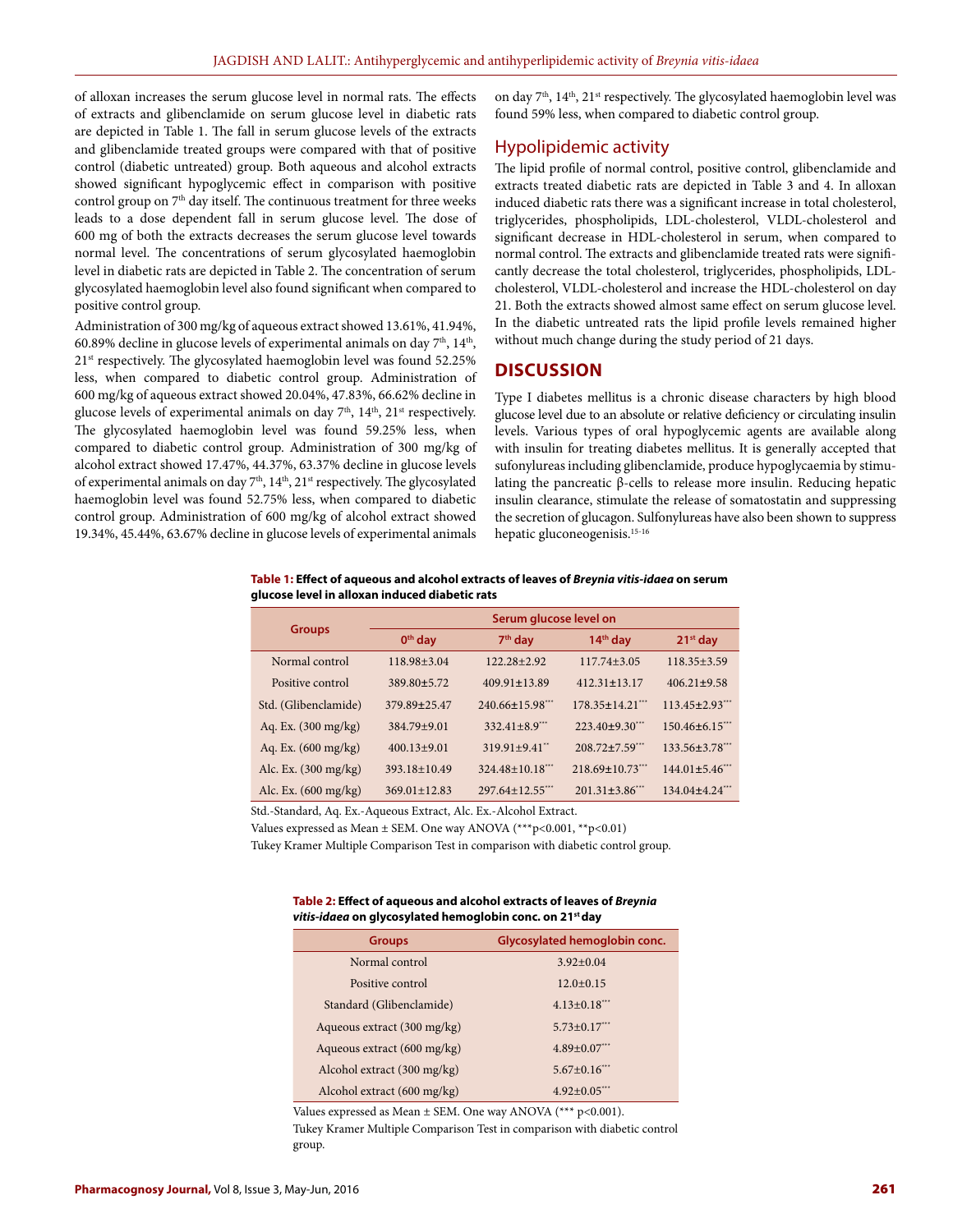**Table 3: Effect of aqueous and alcohol extracts of leaves of** *Breynia vitis-idaea* **on different parameter in alloxan induced diabetic rats on 21st day**

| <b>Groups</b>                  | <b>Serum HDL</b>             | <b>Serum LDL</b>     | <b>Serum VLDL</b>              |
|--------------------------------|------------------------------|----------------------|--------------------------------|
| Normal control                 | $22.26 + 1.21$               | $35.67 + 1.53$       | $14.11 + 0.85$                 |
| Positive control               | $14.29 + 0.46$               | $71.01 + 2.41$       | $33.06 + 2.0$                  |
| Std. (Glibenclamide)           | $20.07 + 0.87$ ***           | $39.41 + 2.18$       | $16.73 \pm 0.68$               |
| Aq. Ex. $(300 \text{ mg/kg})$  | $17.23 + 0.44$ <sup>**</sup> | $50.22 \pm 1.06$     | $25.56 + 1.44$                 |
| Aq. Ex. (600 mg/kg)            | $19.19 \pm 0.31$             | $43.78 + 2.04$       | $19.60 + 0.75$                 |
| Alc. Ex. (300 mg/kg)           | $17.27 + 0.53$ <sup>**</sup> | $48.60 \pm 1.38$ *** | $25.97 \pm 1.02$ <sup>**</sup> |
| Alc. Ex. $(600 \text{ mg/kg})$ | $19.03 \pm 0.39$ ***         | $42.46 \pm 0.91$     | $17.79 + 0.55$ ***             |

Values expressed as Mean ± SEM. One way ANOVA (\*\*\* p<0.001, \*\* p<0.01)

Tukey Kramer Multiple Comparison Test in comparison with diabetic control group.

**Table 4: Effect of aqueous and alcohol extracts of leaves of** *Breynia vitis-idaea* **on different parameter in alloxan induced diabetic rats on 21st day.**

| <b>Groups</b>                  | <b>Cholesterol</b>    | <b>Triglycerides</b>  | <b>Phospholipids</b>  |
|--------------------------------|-----------------------|-----------------------|-----------------------|
| Normal control                 | $91.65 + 2.92$        | $93.75 + 2.16$        | $153.24 + 3.36$       |
| Positive control               | $197.66 + 3.63$       | $172.35 + 2.42$       | $252.20 + 4.29$       |
| Std. (Glibenclamide)           | $122.82 + 2.69***$    | $116.36 + 3.02$ ***   | $169.82 \pm 2.19$ *** |
| Aq. Ex. (300 mg/kg)            | $145.97 + 3.57$ ***   | $141.76 + 2.88$ ***   | $190.09 \pm 2.99$ *** |
| Aq. Ex. $(600 \text{ mg/kg})$  | $135.99 \pm 1.82$     | $122.54 \pm 1.55$ *** | $177.20 \pm 2.53$ *** |
| Alc. Ex. (300 mg/kg)           | $144.16 \pm 1.89$ *** | $138.57 \pm 3.27$ *** | $188.93 \pm 2.87$ *** |
| Alc. Ex. $(600 \text{ mg/kg})$ | $128.16 \pm 1.83$     | $122.09 \pm 1.66$ *** | $174.02 \pm 3.01$ *** |

Values expressed as Mean  $\pm$  SEM. One way ANOVA (\*\*\* p<0.001)

Tukey Kramer Multiple Comparison Test in comparison with diabetic control group.

The present study focused the scientific explanation about the hypoglycemic and hypolipidemic activity for both the extracts of leaves of *Breynia vitis-idaea* for the management of alloxan induced diabetes. Experimental animals were made diabetic using alloxan. Alloxan is a toxic glucose analogue, which selectively destroys insulin producing cells in the pancreas when administered to rodents and many other animal species. This causes an insulin dependent diabetes mellitus in these animals, with characteristics similar to type-1 diabetes in humans. In diabetic rats, alloxan led the elevation of fasting blood glucose level, which was maintained over a period of 2-3 weeks. Decrease in blood glucose level may be due to the regeneration of  $β$ -cells of the pancreas which was destroyed by alloxan.17-18

Lipid play an important role in the pathogenesis of complications involved with diabetes mellitus. The elevated level of serum cholesterol, LDL, VLDL, triglycerides and reduced level of HDL possess to be a rises of factor for developing microvascular complication leading atherosclerosis and cardiovascular diseases like coronary heart disease. The abnormal high concentration of serum lipid in diabetic mainly due to increased mobilization of free fatty acids from peripheral fat depots, since insulin inhibits the hormone sensitive lipase, insulin deficiency or insulin resistance may be responsible for dislipidimia.

The present studies provide the introductory approach for the evaluation of its traditional preparations in order to scientifically validate the therapeutic use of *Breynia vitis-idaea* in the control of diabetes as well as maintenance of various biochemical parameters.

## **CONCLUSION**

Screening of Ayurvedic drugs/plants for biological activity assumes prime importance to establish physiological action of the drug. To obtain required evidence that will demonstrate drug's safety and effectiveness for its proposed use, a carefully designed and progressive sequence of preclinical (animal) and clinical (human) studies are undertaken.

This study indicated that both of the extracts of *Breynia vitis-idaea* have potential to decrease blood glucose level as well as improving hyperlipidaemia and to reduce the complications associated with experimental diabetes. This study also supports the folklore usefulness of this plant in the treatment of diabetes. It can be concluded that the roots of this plant could be further investigated for antidiabetic bioactive principles.

## **ACKNOWLEDGEMENT**

The authors are greatful to Dr. C. S. Chauhan Principal, B. N. Institute of Pharmacuetical sciences, Udaipur, India for guidance and providing necessary facilities to carry out this research work.

## **CONFLICT OF INTEREST**

The author declare no conflict of interest.

#### **REFERENCES**

- 1. Edem DO. Hypoglycemic effects of ethanolic extracts of alligator pear seed (*Persea americana* Mill*)* in rats. European J Sci Res. 2009;33(4):669-78.
- 2. Adebajo AC, Olawode EO, Omobuwajo OR. Hypoglycemic constituents of *Stachytarpheta cayennensis* leaf. Planta Med. 2007;73(3):241-50.
- 3. Ahmed SM, Vrushabendra SBM, Dhanpal PGR, Chandrashekara VM. Anti-diabetic activity of *Terminalia catappa* Linn. Leaf extracts in alloxan induced diabetic rats. Iranian J Pharmacol Th. 2005;4(1):36-9.
- 4. Radhika T, Mahendar P, Venkatesham A, Reddy ARN, Reddy YN, Sadanandam A, *et al*. Hypoglycemic activity of red kino tree in normal and streptozotocin induced diabetic rats. Int J Pharmacol. 2010;6(3):301-5.
- 5. Singh NS, Geetha M, Amudha P, Chakraborty A. Evaluation of anti-diabetic activity of methanol extract of *Flacourtia jangomas* (Lour) in streptozotocin